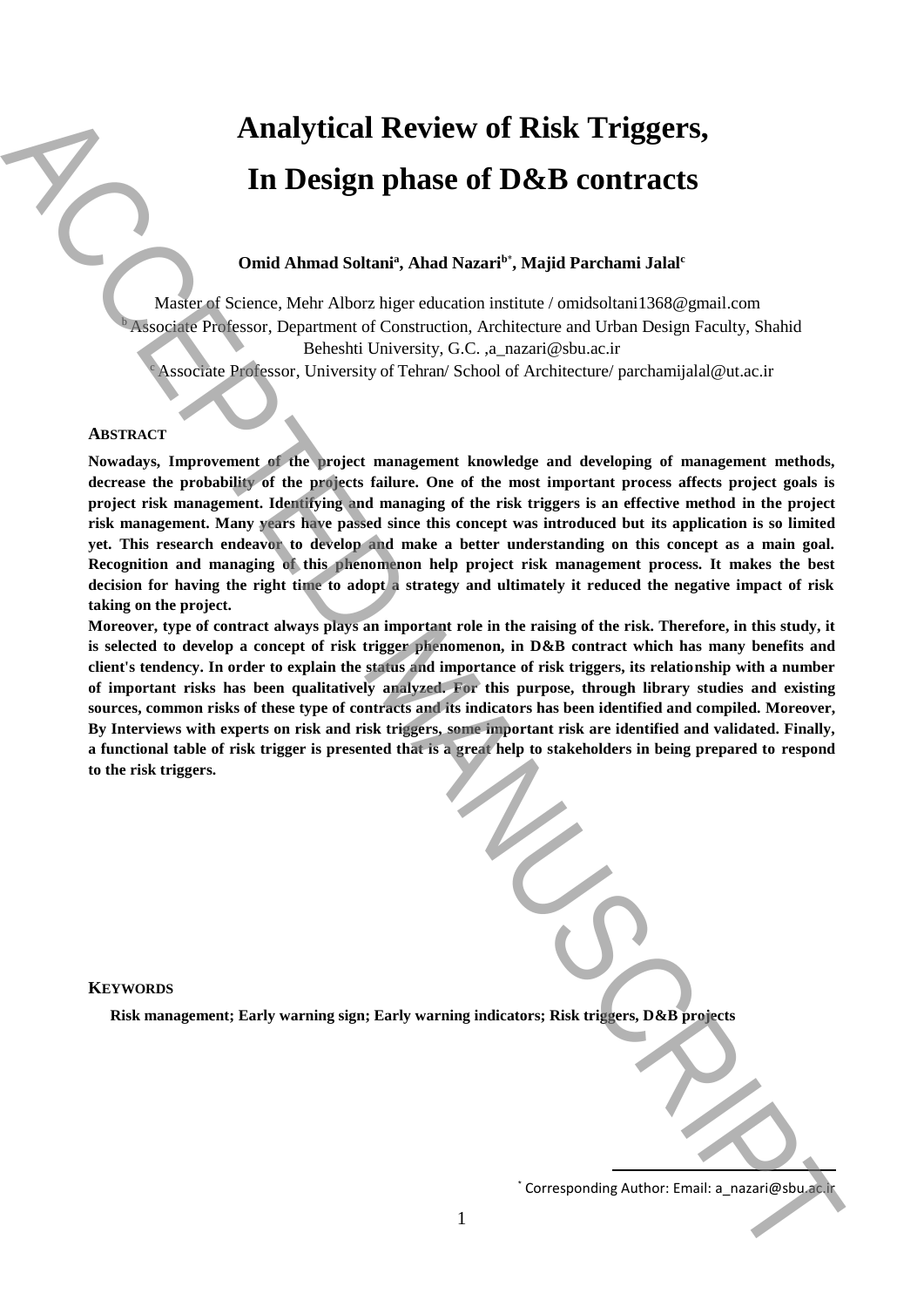### **1. Introduction**

Despite increasing efforts and significant improvements in methods and techniques, still many projects fail.[1] One approach that impacts the departure of projects from their objectives and can in many cases prevent project failure is the consideration of risk management and consequently risk triggers.

Risk management is a comprehensive set of principles, approaches, and processes for identifying and evaluating risk that results in planning and responding to that risk [2] According to Andon, risk management is a good way to reduce the negative effects of risk on the capital involved in the project at the least cost by analyzing and monitoring the risk. [3]

One of the factors that can greatly influence the success and goals of any project in different areas, especially in the construction industry, is awareness of risk management, the ability to identify risk and its causes, understanding the effects and how to respond appropriately. Due to the uncertainty of the risk, studies and research show that many methods of accountability lose their justification because they are not always ready to respond to all risks because it is impossible always be ready to meet all risks. Unless, the threshold of an accident can be identified and consequently more appropriate response with lower costs. In this research the concept of risk trigger has been evaluated, considering the DB contracts and unique conditions of risk sharing in this type of contracts. This method of execution is chosen to assess the risks and consequently the risk indicators. **1.** Interded to the six-time interded in the six-time of the six-time of the six-time interded interded in the six-time interded interded in the six-time interded interded in the six-time interded interded in the six-tim

According to Haji Kazemi, one of the most effective ways to prevent project goals from failing is to try to identify and respond appropriately to symptoms that are detectable at earlier stages of risk. [1] These signs are called early warning sign. Nicander also introduced early warning sign, signals, or anything that might emerge or prove to be a positive or negative issue in the future, believing it to be a sign of the future. [4]

For the first time, Igor Ansoff introduced this phenomenon which called weak signals. He viewed modern project management as a different approach from the strategy of dealing with surprises in project planning and management. After him, though limited, other scholars have addressed this issue. Among the scholars who have directly explored this phenomenon are Nikander and Kazemi.

As stated in the Project Management Guide, risk trigger can be part of the project management process as long as they provide information on potential project problems. [5] To understand the place of risk trigger in

the process of identification and accountability, it is necessary to first consider the purpose of risk management. According to the project management guide, the purpose of project risk management is to increase the probability and risk effect of a positive impact and to reduce the probability and risk effect of a negative impact. [6]

Finally, it cannot be conclusively claimed that the source of the identified risk necessarily results in risk and incident. While it can be safely claimed that project monitoring throughout its lifecycle can detect alarms that report an incident. And as part of the risk management process, it is vital to choose and implement the right response at the right time to prevent risk and prevent its consequences. [7]

This research seeks to develop the concept of risk trigger, while defining and explaining its status and importance in different cases, introducing the methods presented so far in identifying and utilizing it in relation to a number of high and significant risks. Design build contracts (D&B) and their relationship analysis provide a list of risks, origins, and triggers for this contractual model.

#### **2. Methodology**

In this paper, in order to achieve the research objectives, while exploring the documents, standards, articles, books for concept development, through library studies, a list of common design build contract (DB) risks and their indicators has been identified. By utilizing experts in a variety of ways, such as semistructured interviewing or brainstorming, as well as utilizing past project experiences, relationships of risks and their triggers have been investigated in a number of high-risk cases and continued to enhance the validity of findings. A questionnaire and Likert spectrum were used for validation and functional table of risk indicators.

### **3. Results and Discussion**

To achieve the goals of the study, the present study has investigated several articles focusing on the risks that may affect the design phase of the contract are concluded. Firstly risks are extracted and then identical or repetitive risks are eliminated and a list of 51 common risks which affecting design phases of the project are identified in the design build contracts. In this paper, after classifying the risks with 5M method<sup>2</sup>

<sup>2</sup> used in risk management to analyze causes and consequences based on five causes:1-Man power

1